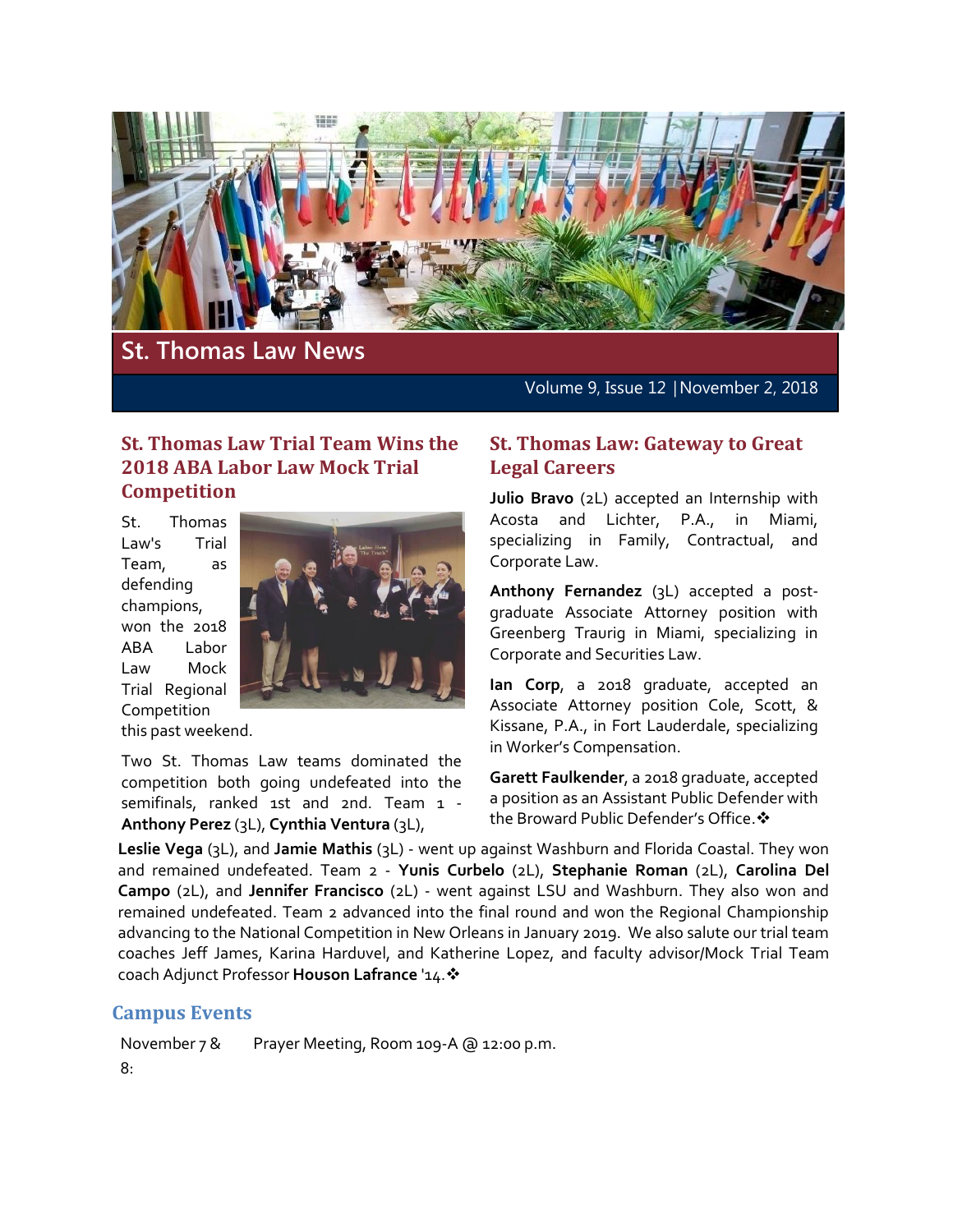| November 8:         | The Many Faces of Family Law L & L Room 104<br>@ 12:00 p.m.        |
|---------------------|--------------------------------------------------------------------|
| November 8:         | Professionalism Roundtable Discussion,<br>Room CPD-113 @ 6:00 p.m. |
| November 9:         | 1L Legal Skills Course                                             |
| November 15:        | Broward Alumni(ae) Happy Hour,<br>The Balcony $@5:30 p.m.$         |
| November 19:        | Last Day of Classes                                                |
| November 20 -<br>27 | <b>Reading Days</b>                                                |



# **St. Thomas Law Moot Court Board Wins Best Brief at the Wechsler First Amendment Moot Court Competition**



St. Thomas University School of Law Moot Court Board, under the leadership of Adjunct Professor **Howard Blumberg**, recently sent a team to the Wechsler First Amendment Moot Court Competition at the American University Washington College of Law in Washington, D.C. Twenty eight teams from around the country participated in the competition, and St. Thomas Law Appellate Clinic studentcompetitors **Manon Ferdani** (3L) and **Melissa Ramos** (3L) won the

*Best Brief* award. Beating the University of Miami, U.C. Hastings, Michigan State, NYU Law, and Georgetown. The student coach was Luis Arguelles, alumna coach was Yamila Lorenzo, and research assistants were Darren De Freitas and Arlene Williams.  $\clubsuit$ 

# **"Style and Substance" Panel Luncheon**

On October 25, 2018, St. Thomas Law was well represented at the "Style and Substance: The Art of Building and Maintaining Your Brand Without Losing Sight of Being a Lawyer" luncheon hosted by MDFAWL and DCBA YLS. The event was held at Greenberg Traurig (Miami), and among the distinguished panelists was STU Law Alumnus **Jude M. Faccidomo**, Founding and Managing Partner at Ratzan & Faccidomo

# **Criminal Law Society Lunch and Learn**

On Oct 25, 2018, the law school welcomed back 2013 alumna **Kaysia Earley**, Esq., criminal defense attorney, to speak on police encounters and criminal justice. She was joined by current STU law student and police officer, **Jason Recio**. Kudos to the Criminal Law Society for an entertaining and informative event. ❖

# **Fort Lauderdale Alumni Reunion**

On October 25, 2018, the STU Law Department of Alumni Relations hosted its annual Fort Lauderdale Alumni Reunion at "The Wilder" located on Broward Boulevard. Many of our law school's alumni joined the law school's Deans and Faculty, University President David Armstrong, and STU Law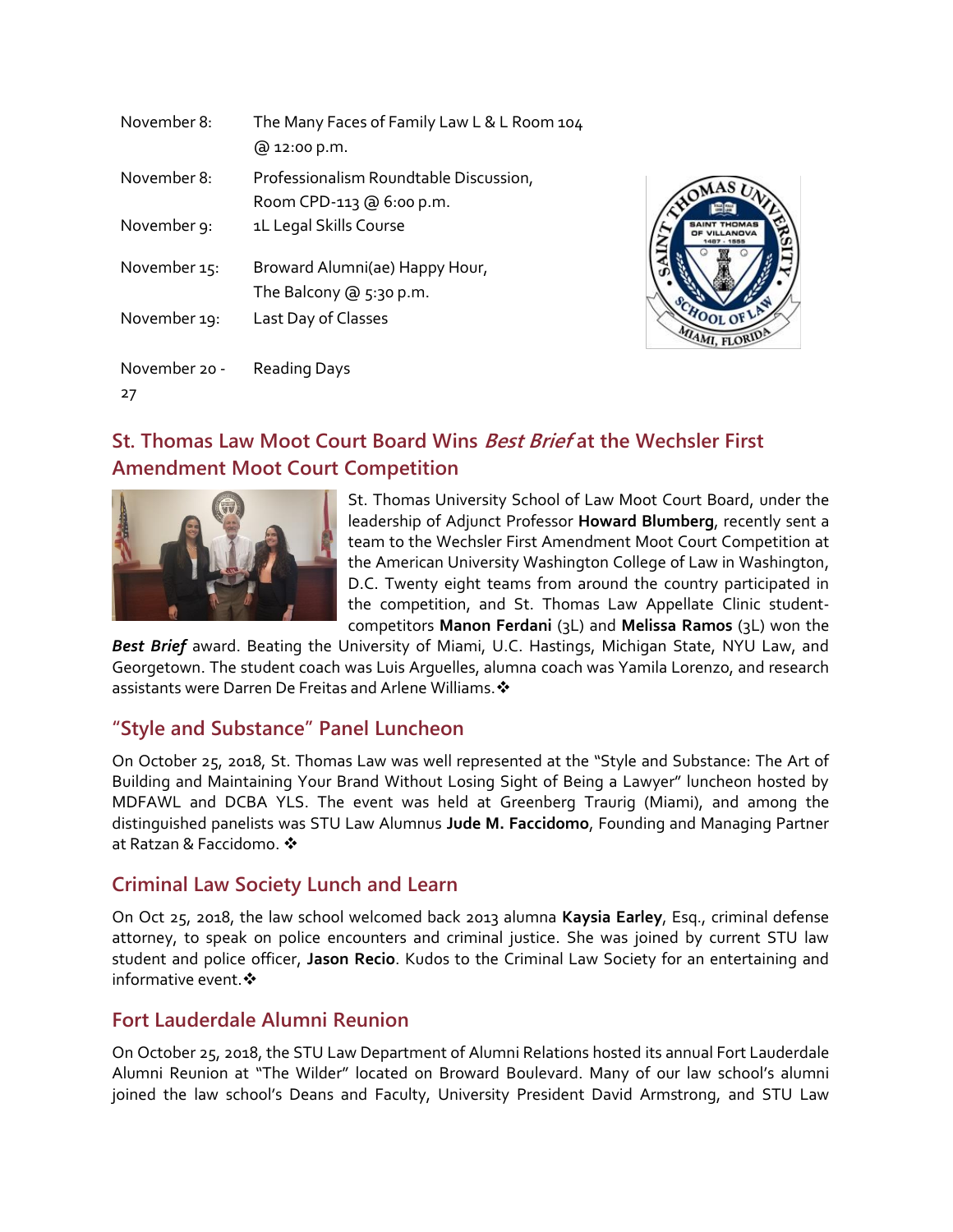students in a wonderful night full of networking, food, drinks, and cheer. Everyone had a great time and the alumni were appreciative of the law school continuing these types of networking functions.  $\clubsuit$ 

### **STEP Reception**

On October 24, 2018, STEP Miami (Society of Trust and Estate Practitioners), along with St. Thomas Law, hosted a reception at the law office of Holland & Knight to promote its mentoring program. There were more than 77 people in attendance, and 75% of those were St. Thomas Law alumni(ae) and students.

The reception was held on the  $33<sup>rd</sup>$  floor of the Miami Office of Holland & Knight, which overlooks downtown Miami. The reception kicked-off the Mentorship/Experiential Learning Pilot program among and between St. Thomas Law students, alumni(ae), and STEP member firms. Professor **Mark Wolff**, as the director of the Pilot Program, intends to place four to six St. Thomas Law students in the 2019 spring term with alumni(ae) and STEP member firms.

Dean **Tamara Lawson**, Associate Dean **Cece Dykas**, Assistant Dean **Jorge Cos**, and Professor Mark Wolff were also in attendance at the reception.  $\clubsuit$ 

#### **FBA Mentorship Kick-Off Event**

On October 24, 2018, the South Florida Chapter of the Federal Bar Association hosted the Kickoff Event for its Sixth Annual Law Student Mentorship Program. The event was not limited to participants in the Program and was open to all local law students, judicial law clerks, practitioners, and judges. ❖

#### **Jewish Law Student Association Hosted Movie Night**

On October 24, 2018, the Jewish Law Student Association at St. Thomas Law hosted a movie night where it showed the newly released documentary RBG. RBG presents an intimate portrait of Justice Ruth Bader Ginsburg and how her early legal battles changed the world for women. The Honorable **Marcia G. Cooke**, United State District Judge and Adjunct Professor at St. Thomas Law, was the special quest speaker at this event.  $\cdot$ 

#### **Student Achievements**

**Peter Abraham** (3L) accepted a paid Law Clerk position with Hamilton, Miller, & Birthisel, LLP, in Miami, working in its Appellate Law Group Department.

**Ashanti Palmer** (2L) accepted a Fall Internship with The Office of Criminal Conflict and Civil Regional Counsel, Fourth District in Fort Lauderdale.

**Patricia Padron** (2L) accepted a paid Law Clerk positon with Chartwell Law in Miami, specializing in Litigation.

**Derrick Tamayo** (3L) accepted a paid Law Clerk position with Liberty Mutual in Miami (Dadeland). ❖

#### **Alumni(ae) News**

**Christian Ferrer**, a 2017 graduate, accepted an Associate Attorney position with Pacin Levine, P.A., in Miami, specializing in Personal Injury.

**Gerald Hill**, a 2003 graduate, was appointed by Governor Scott to the Circuit Court in Hardee, Highlands, and Polk Counties in the Tenth Judicial Circuit of Florida.